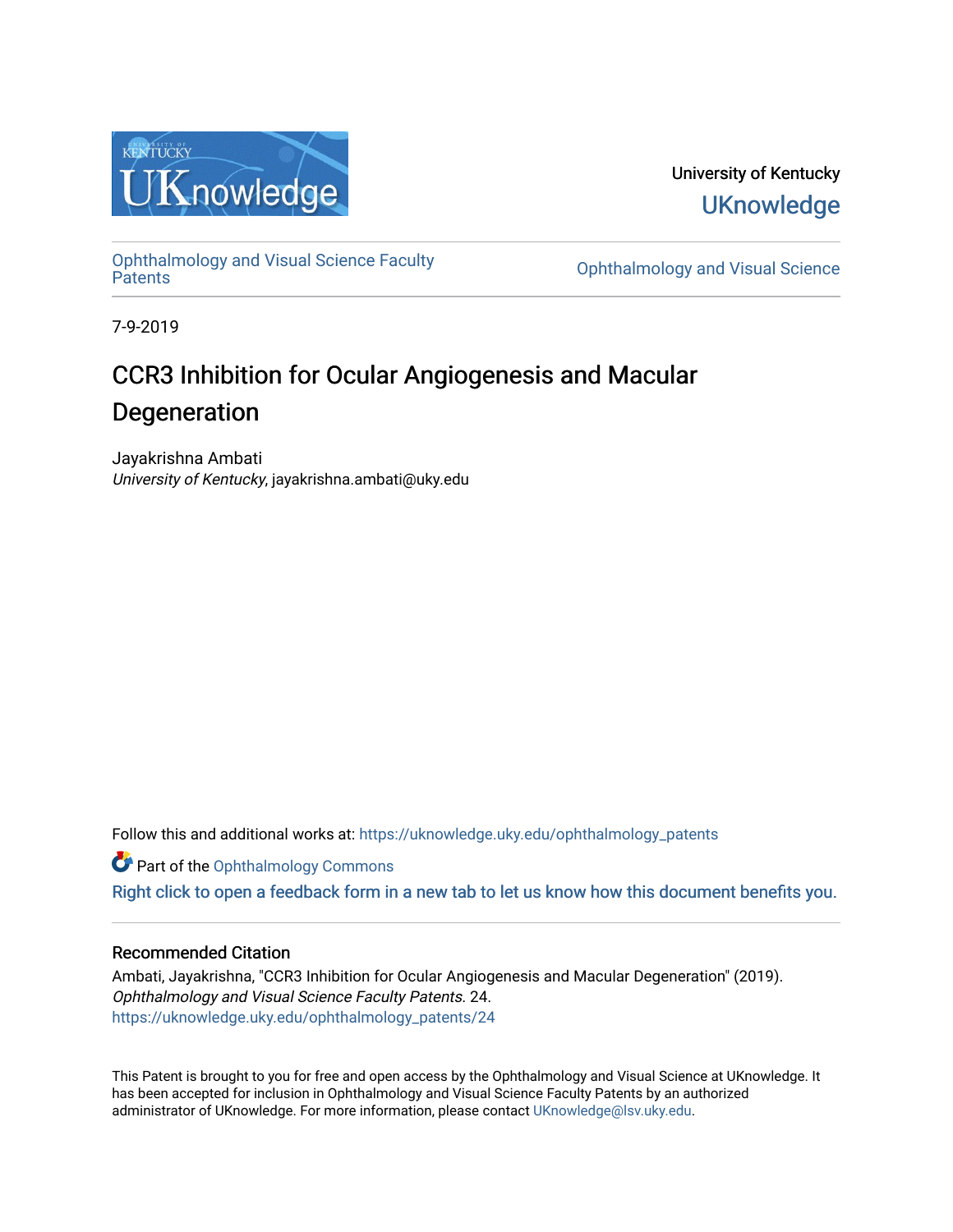

USO 10344095B2

## c12) **United States Patent**

### **Ambati**

#### (54) **CCR3 INHIBITION FOR OCULAR ANGIOGENESIS AND MACULAR DEGENERATION**

- (75) Inventor: **Jayakrishna Ambati,** Lexington, KY (US)
- (73) Assignee: **University of Kentucky Research Foundation,** Lexington, KY (US)
- $(*)$  Notice: Subject to any disclaimer, the term of this patent is extended or adjusted under 35 U.S.C. 154(b) by 1320 days.
- (21) Appl. No.: **11/357,288**
- (22) Filed: **Feb. 16, 2006**

#### (65) **Prior Publication Data**

US 2007/0190055 Al Aug. 16, 2007

(51) **Int. Cl.** 

| <i>A61K 48/00</i> | (2006.01) |
|-------------------|-----------|
| A61K 39/395       | (2006.01) |
| C07K 16/28        | (2006.01) |
| C07K 16/24        | (2006.01) |
| A61K 38/00        | (2006.01) |

(52) **U.S. Cl.**  CPC .......... *C07K 1612866* (2013.01); *C07K 16124*  (2013.01); *A61K 38/00* (2013.01); *C07K 2317/73* (2013.01); *C07K 2317/76* (2013.01)

# (IO) **Patent No.: US 10,344,095 B2**

### (45) **Date of Patent: Jul. 9, 2019**

(58) **Field of Classification Search**  None See application file for complete search history.

#### (56) **References Cited**

#### U.S. PATENT DOCUMENTS

| 6,566,376 B1                                     |  | $5/2003$ Baxter et al. |  |
|--------------------------------------------------|--|------------------------|--|
| 2004/0234505 A1* 11/2004 Naylor et al.  424/93.2 |  |                        |  |

#### OTHER PUBLICATIONS

Salcedo et al. The Journal of Immunology, 2001, 166:7571-7578.\* Hwang et al. FEBS Letters, 2004, 570:47-51.\* Wallace et al. Prog Retin Eye Res. 2004, 23:435-448.\*

\* cited by examiner

*Primary Examiner* - Sharon X Wen (74) *Attorney, Agent, or Firm* - Crowell & Moring LLP

#### (57) **ABSTRACT**

Provided are methods and compositions for the treatment or prevention of ocular angiogenesis and neovascularization. Administration of inhibitors of the CCR3 receptor or its ligands eotaxin (CCLII), eotaxin-2 (CCL24) or eotaxin-3 (CCL26) inhibits ocular angiogenesis.

#### **11 Claims, 5 Drawing Sheets**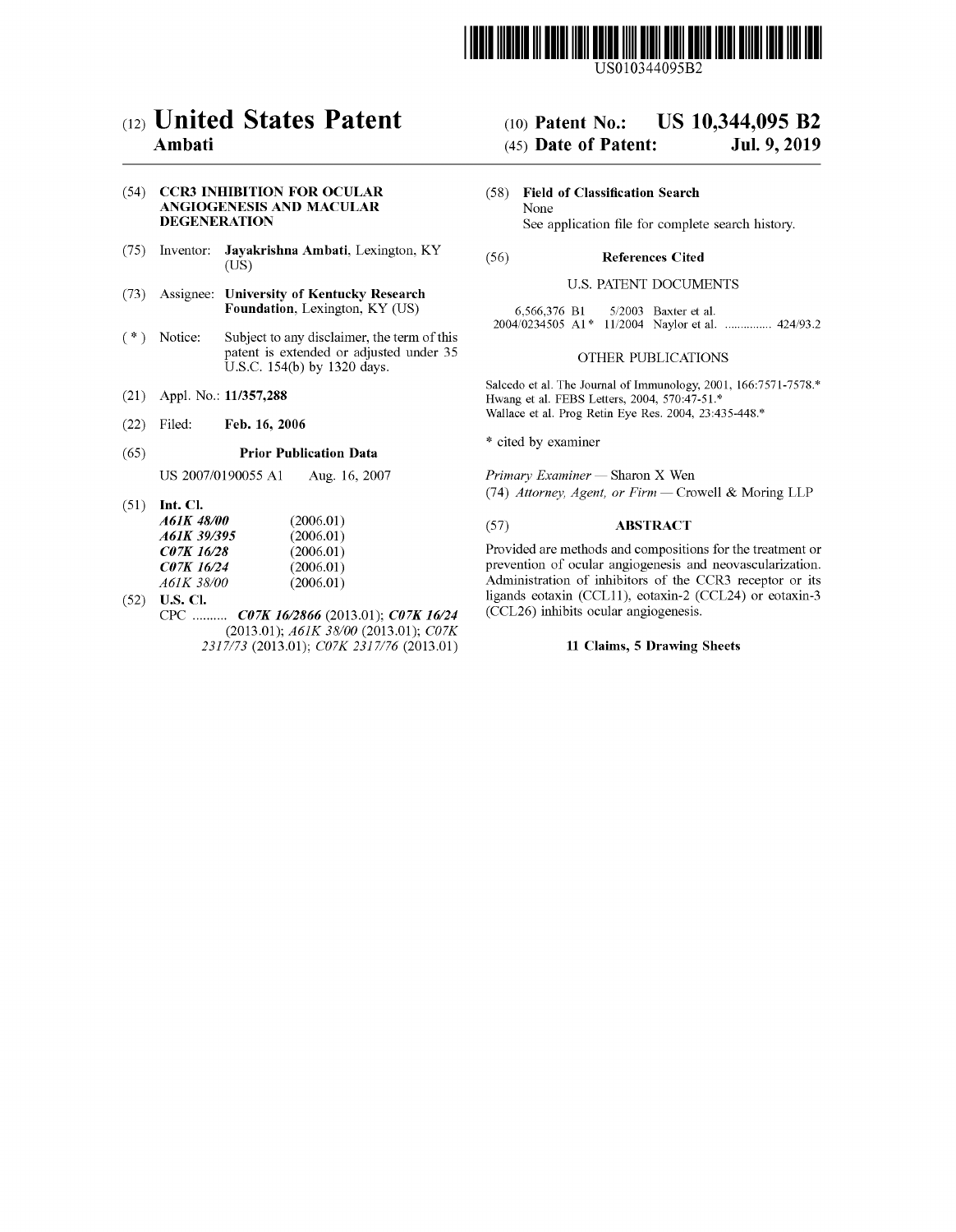

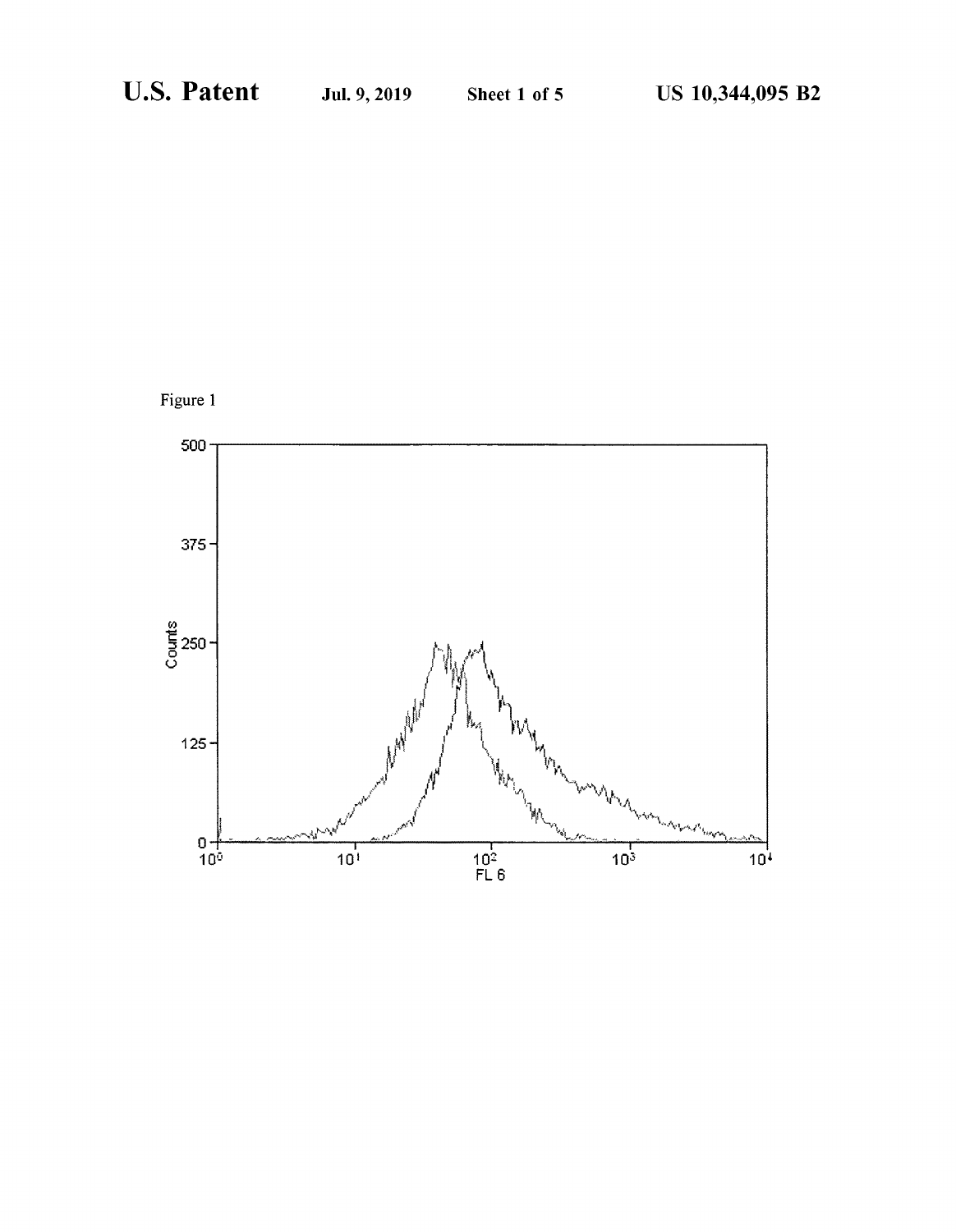Figure 2

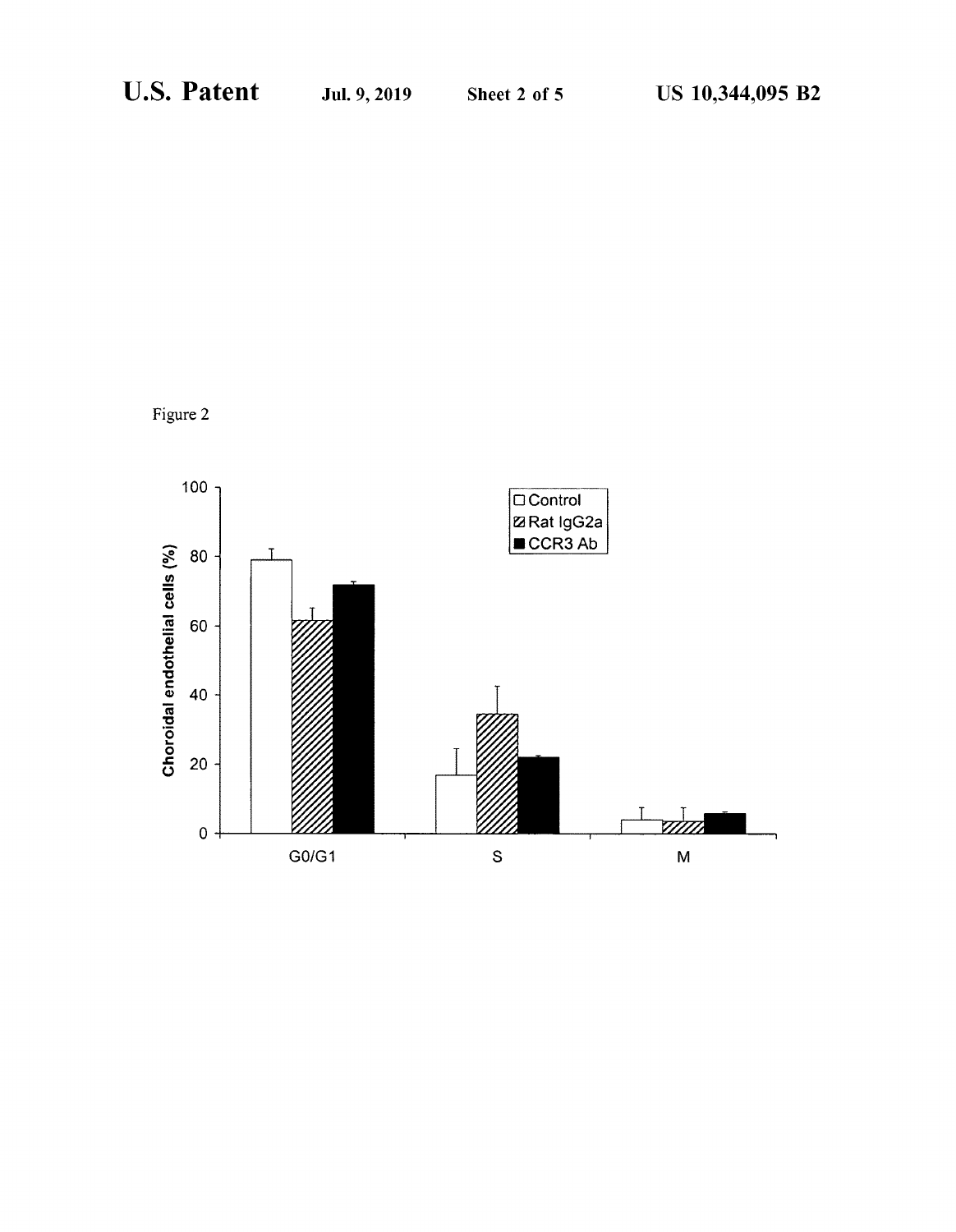Figure 3

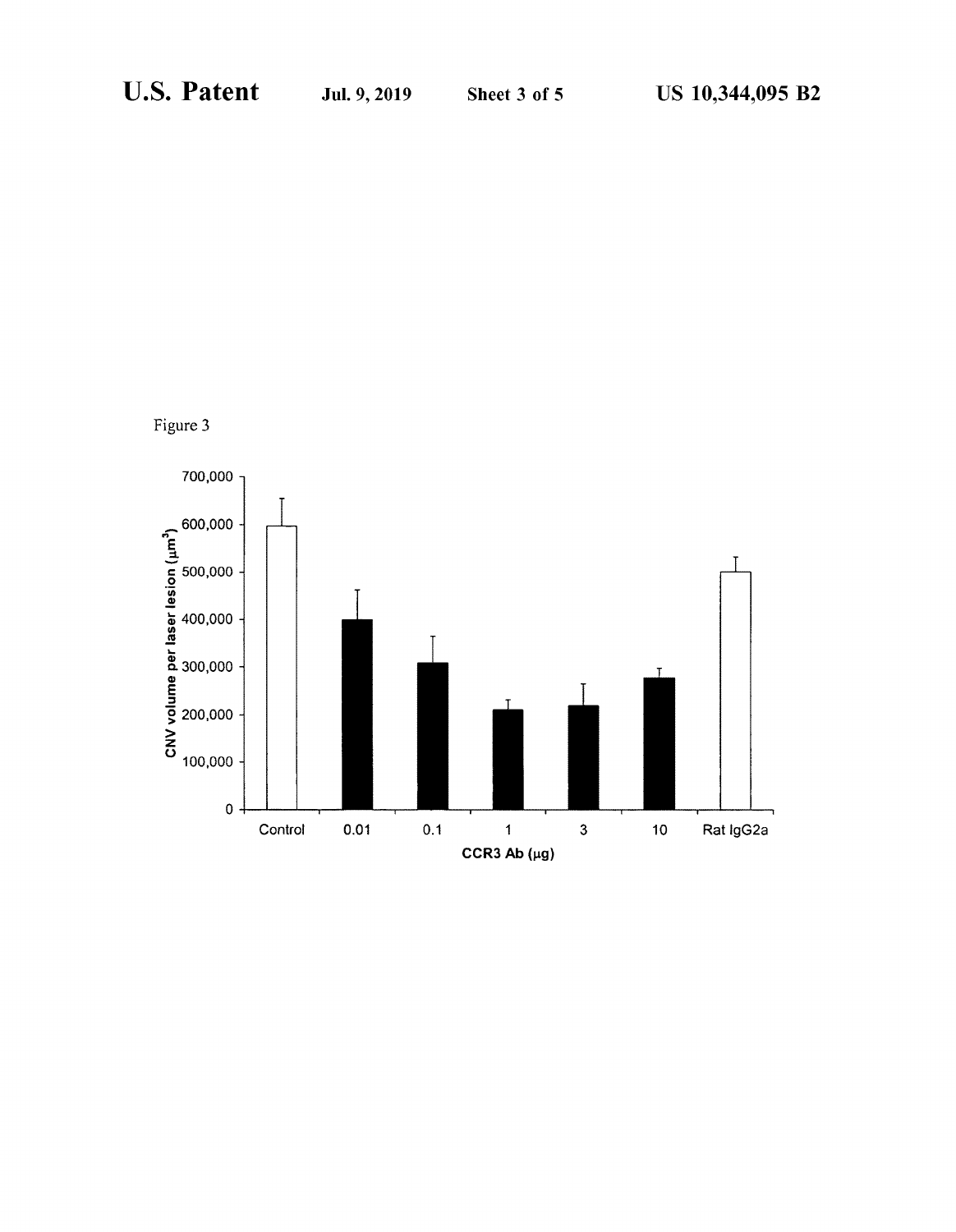

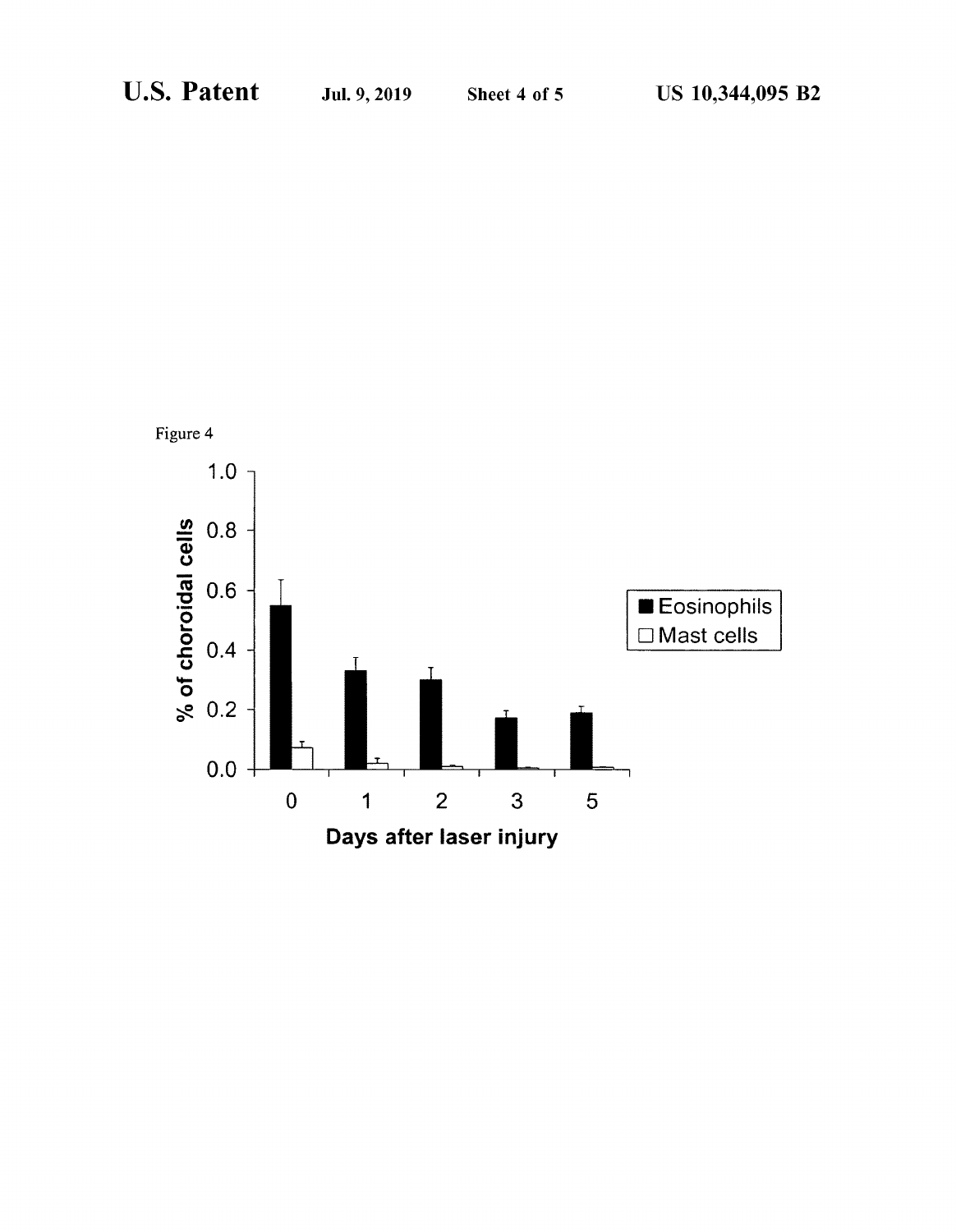

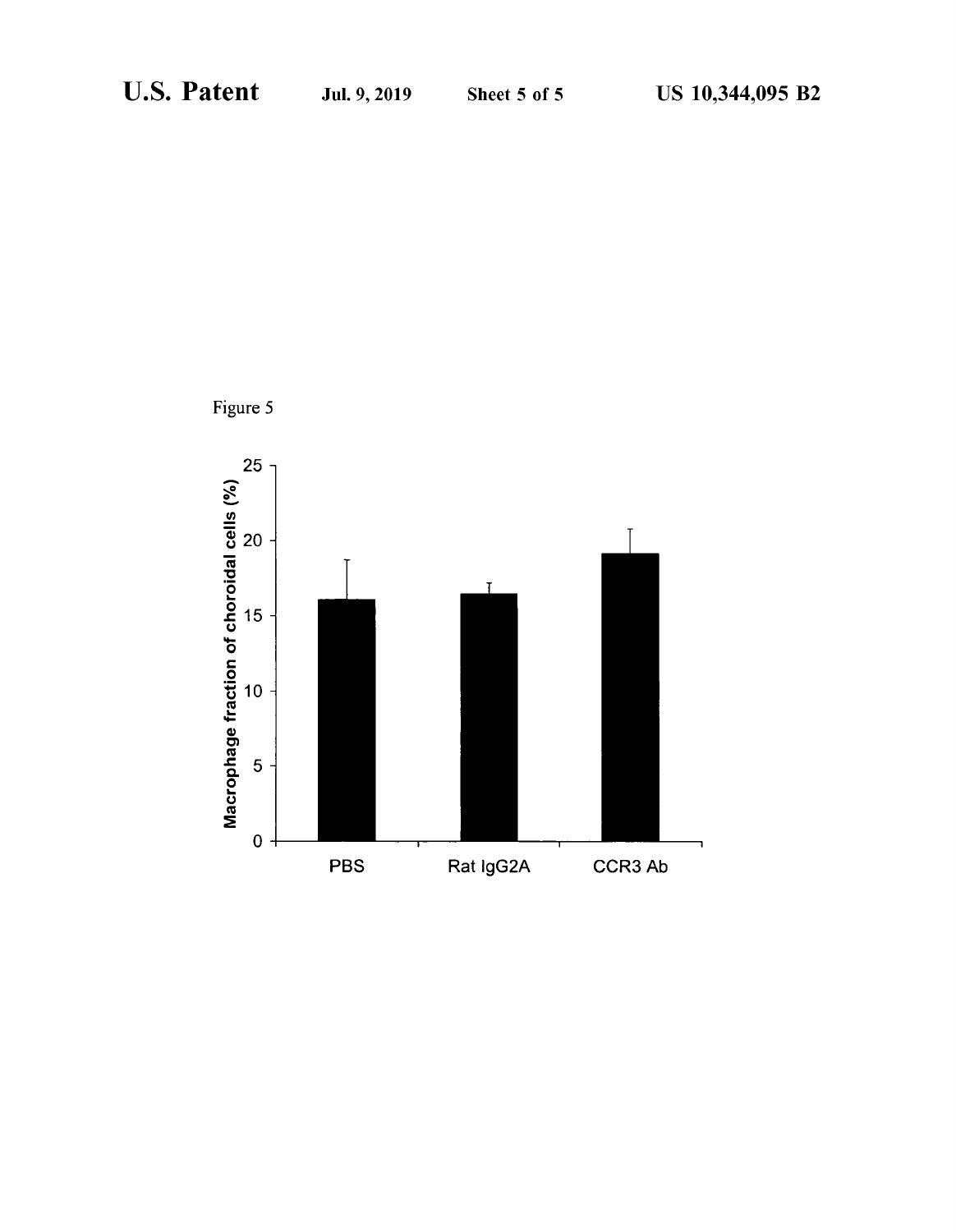5

### **CCR3 INHIBITION FOR OCULAR ANGIOGENESIS AND MACULAR DEGENERATION**

#### FIELD OF THE INVENTION

The present invention relates to the suppression of ocular angiogenesis by inhibiting the CCR3 receptor.

#### DESCRIPTION OF THE RELATED ART

The macula is the part of the retina which is responsible for central vision. Age-related macular degeneration is a chronic eye disease that occurs when tissue in the macula deteriorates. Macular affects central vision, but not periph- 15 eral vision. Macular degeneration is the leading cause of severe vision loss in people age 60 and older.

There are two forms of age-related macular degeneration: dry and wet. Dry macular degeneration is the most common type of macular degeneration and occurs when cells of the 20 macula slowly begin to break down. Yellow deposits called "drusen" form under the retina between the retinal pigmented epithelium (RPE) and Bruch's membrane, which supports the retina. The drusen deposits are debris associated with compromised cell metabolism in the RPE. Eventually 25 there is a deterioration of the macular regions associated with the drusen deposits resulting in a loss of central vision.

Wet macular degeneration occurs when abnormal bold vessels grow behind the macula. These vessels are fragile and can leak fluid and blood, which result in scarring of the 30 macula and raise the potential for rapid, severe damage. Bruch's membrane breaks down, usually near drusen depos- (CCL11), eotaxin-2 (CCL24) and eotaxin-3 (CCL26), RNA, its. This is where new blood vessel growth, or neovascularization, occurs. Central vision can become distorted or lost entirely in a shore period of time, sometimes within days. Wet macular degeneration is responsible for about 10 percent of the cases of age-related macular degeneration, but it accounts for about 90 percent of the cases of legal blindness.

#### SUMMARY OF THE INVENTION

The present invention relates to a method of inhibiting ocular angiogenesis. The method comprises exposing a choroidal cell to a CCR3-inhibitory effective amount of a compound which inhibits the activity of CCR3. The present 45 invention also relates to a composition for the inhibition of ocular angiogenesis. The composition comprises a compound which inhibits the activity of CCR3.

Other systems, methods, features and advantages of the present invention will be or become apparent to one with 50 skill in the art upon examination of the following drawings and detailed description. It is intended that all such additional systems, methods, features and advantages be included within this description, be within the scope of the present invention, and be protected by the accompanying 55 claims.

#### BRIEF DESCRIPTION OF THE DRAWINGS

FIG. 1 illustrates the effect of laser injury on the number 60 of CCR3 receptors on choroidal endothelial cells.

FIG. **2** shows the effect of CCR3 antibody on the proliferation of choroidal endothelial cells following laser injury.

FIG. **3** illustrates the dose-dependent effect of CCR3 antibody on choroidal neovascularization volume

FIG. **4** shows lack of infiltration of eosinophils and mast cells into the choroid following laser injury.

FIG. **5** illustrates the lack of change of number of infiltrating macrophages in the choroid following laser injury and CCR3 antibody treatment.

#### DESCRIPTION OF PREFERRED EMBODIMENTS

Intraocular inflammation is not clinically apparent in age-related macular degeneration. However, there is evi-10 dence suggesting an influential role for inflammation in this condition. CCR3 is a promiscuous chemokine receptor that is predominantly expressed by eosinophils but also is found on other leukocytes and some endothelial and epithelial cells.

The invention relates to methods and compositions for the treatment or prevention of ocular angiogenesis and neovascularization. Administration of inhibitors of the CCR3 receptor or its ligands, for example eotaxin (CCL11), eotaxin-2 (CCL24) or eotaxin-3 (CCL26), inhibits ocular angiogenesis. Ocular angiogenesis includes choroidal angiogenesis and retinal angiogenesis. Compositions and methods for inhibiting CCR3, eotaxin (CCLII), eotaxin-2 (CCL24), and eotaxin-3 (CCL26) for the treatment and/or prevention of neovascular disease are provided. Also provided are novel therapeutic targets and diagnostic markers for choroidal neovascularization.

Any compound which inhibits the activity of CCR3 may be used in the present invention. Such compounds include inhibitory molecules which bind directly to the CCR3 receptor, antibodies which bind the CCR3 receptor or to the natural ligands of the CCR3 receptor, including eotaxin DNA or RNA/DNA aptamers which specifically bind CCR3, eotaxin, eotaxin-2 or eotaxin-3, and siRNA or anti-sense oligonucleotides which inhibit the expression of CCR3, eotaxin, eotaxin-2 or eotaxin-3.

Numerous "small molecule" inhibitors for the CCR3 receptor have been developed and can be used in the present invention. In one aspect the CCR3 inhibitor is an organic 40 molecule having a molecular weight less than 1000. In another aspect of the invention, the CCR3 inhibitor is an organic molecule having a molecular weight less than 500. The CCR3 receptor inhibitors include piperidine derivatives, piperidine amides and piperidine compounds such as those 45 described in U.S. Pat. Nos. 6,984,651 and 6,903,115, and U.S. published applications 20050176708, 20050182094 and 20050182095; heterocyclic piperidines such as those described in U.S. Pat. No. 6,759,411; diphenyl-piperidine derivatives such as those described in U.S. Pat. No. 6,566, 376; 2,5-substituted pyrimidine derivatives such as those described in U.S. Pat. No. 6,984,643; piperizinones such as those described in U.S. Pat. No. 6,974,869; bicycylic and tricyclic amines such as those described in U.S. Pat. No. 6,960,666; N-ureidoalkyl-piperidines such as those 55 described in U.S. Pat. Nos. 6,949,546, 6,919,368, 6,906,066, 6,897,234, 6,875,776, 6,780,857, 6,627,629, 6,521,592 and 6,331,541; bicyclic diamines such as those described in U.S. Pat. No. 6,821,964; benzylcycloalkyl amines such as those described in U.S. Pat. No. 6,864,380; 2-substituted-4-nitrogen heterocycles such as those described in U.S. Pat. No. 6,706,735; ureido derivatives of poly-4-amino-2-carboxy-lmethylpyrrole compounds; bicyclic and bridged nitrogen heterocycles such as those described in U.S. published application 20050234034; azetidine derivatives such as 65 those described in U.S. published application 20050222118; substituted fused bicyclic amines such as those described in U.S. published application 20050197373; substituted spiro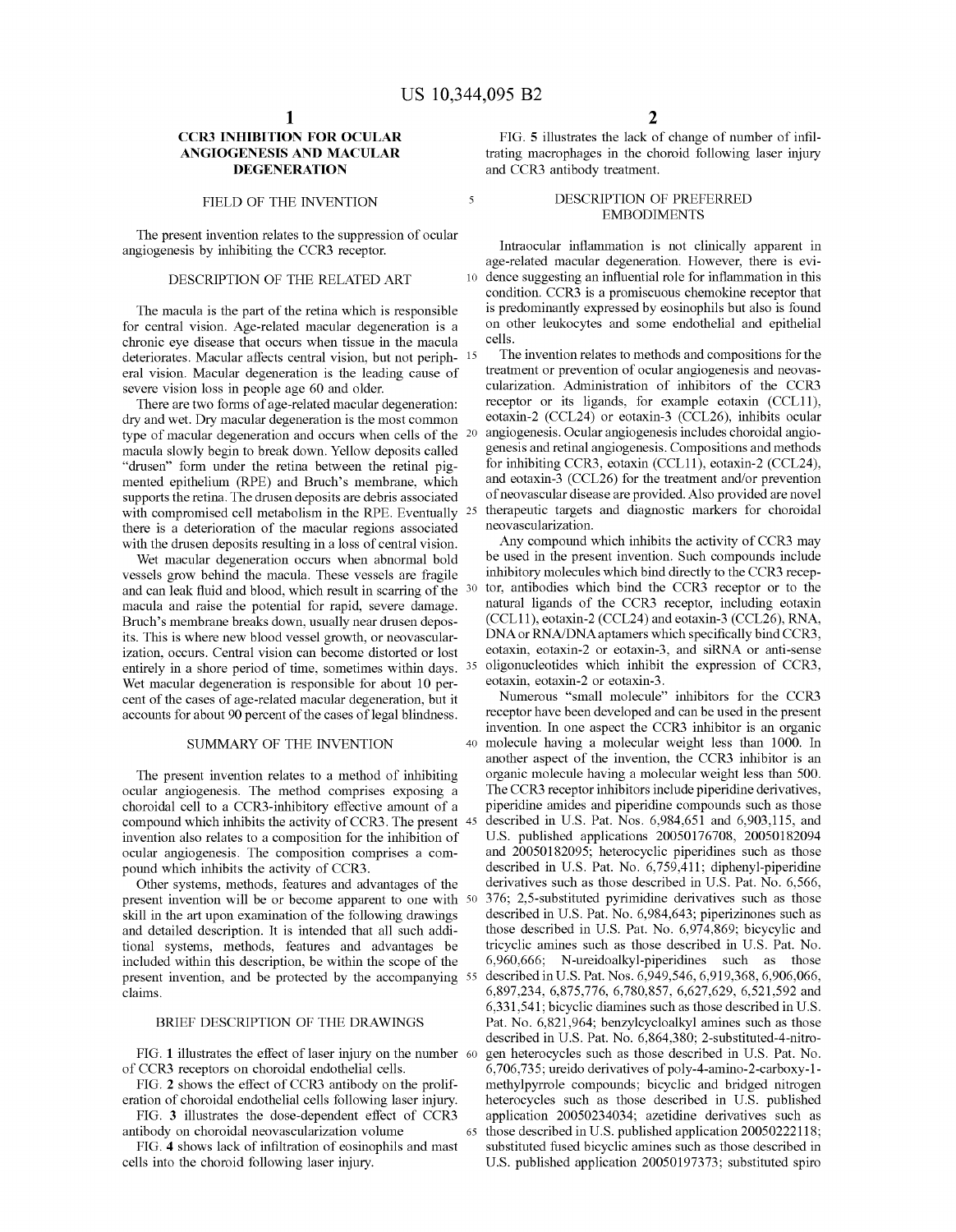azabicyclics such as those described in U.S. published application 20050197325; piperidine-substituted indoles or heteroderivatives thereof such as those described in U.S. published application 20050153979; piperidinyl and piperazinyl compounds substituted with bicyclo-heterocyclylal- 5 kyl groups such as those described in U.S. published application 20050090504; arylsulfonamide derivatives such as those described in U.S. published application 20050070582; l-phenyl-1,2-diaminoethane derivatives such as those described in U.S. published application 20040063779; (N-{ 10  $[2S]$ -4-(3,4-dichlorobenzyl)morpholin-2-yl}methyl)-N' $[(2$ methyl-2H-tetraazol-5-yl)methyl]urea) (see, e.g., Nakamura et al., Immunol Res., 33:213-222, 2006; N-{(3R)-1-[(6 fluoro-2-naphthyl)methyl]pyrrolidin-3-yl }-2-{ 1-[ (3 methyl-1-oxidopyridin-2-yl)carbonyl]piperidin-4- 15

ylidene}acetamide (see, e.g., Suzuki et al., Biochem. Biophys. Res. Commun., 339:1217-1223, 2006; N-{(3R)-1- [(6-fluoro-2-naphthyl)methyl]pyrrolidin-3-yl}-2-{1-[(5-hydroxy-3-methylpyridin-2-yl)carbonyl]piperidin-4-

ylidene}acetamide hemifumarate (see, e.g., Morokata et al., 20 J. Pharmacol. Exp. Ther., Dec. 9, 2005 [Epub ahead of print]); bipiperidine amide antagonists of CCR3 such as those described in Ting et al., Bioorg. Med. Chem. Lett., 15:3020-3023, 2005; (S)-methyl-2-naphthoylamino-3-( 4-nitrophenyl)propionate (see, e.g., Beasley et al., J. Allergy 25 Clin. Immunol., 105: S466-S472, 2000; and the CCR3 antagonist compounds described in Fryer et al., J. Clin. Invest., 116:228-236, 2006.

Additional compounds for inhibiting the CCR3 receptor include RNA, DNA or RNA/DNA aptamers directed against 30 CCR3, eotaxin, eotaxin-2 or eotaxin-3. Exemplary methods for making aptamers are described in U.S. Pat. Nos. 5,270, 163, 5,840,867, 6,180,348 and 6,699,843.

Additional compounds for inhibiting the CCR3 receptor include anti-sense oligonucleotides or siRNAs directed 35 against CCR3, eotaxin, eotaxin-2 or eotaxin-3, including the anti-sense oligonucleotides directed against the CCR3 receptor such as that described in U.S. Pat. No. 6,822,087.

The siRNAs for use in the present invention are designed according to standard methods in the field of RNA interfer- <sup>40</sup> ence. Introduction of siRNAs into cells may be by transfection with expression vectors, by transfection with synthetic dsRNA, or by any other appropriate method. Transfection with expression vectors is preferred.

The expression vectors which can be used to deliver 45 siRNA according to the invention include retroviral, adenoviral and lentiviral vectors. The expression vector includes a sequence which codes for a portion of the target gene (e.g., CCR3 receptor, eotaxin, eotaxin-2 or eotaxin-3) which is to be silenced. The target gene sequence is designed such that, 50 upon transcription in the transfected host, the target RNA sequence forms a hairpin structure due to the presence of self-complementary bases. Processing within the cell removes the loop resulting in formation of a siRNA duplex. The double stranded RNA sequence should be less than 30 55 nucleotide bases; preferably the dsRNA sequence is 19-25 bases in length; more preferably the dsRNA sequence is 20 nucleotides in length.

The expression vectors may include one or more promoter regions to enhance synthesis of the target gene sequence. 60 Promoters which can be used include CMV promoter, SV40 promoter, promoter of mouse U6 gene, and promoter of human Hl gene.

One or more selection markers may be included to facilitate transfection with the expression vector. The selec- 65 tion marker may be included within the expression vector, or may be introduced on a separate genetic element. For

**4** 

example, the bacterial hygromycin B phosphotransferase gene may be used as a selection marker, with cells being grown in the presence of hygromycin to select for those cells transfected with the aforementioned gene.

Synthetic dsRNA may also be introduced into cells to provide gene silencing by siRNA. The synthetic dsRNAs are less than 30 base pairs in length. Preferably the synthetic dsRNAs are 19-25 base pairs in length. More preferably the dsRNAs are 19, 20 or 21 base pairs in length, optionally with 2-nucleotide 3' overhangs. The 3' overhangs are preferably TT residues.

Synthetic dsRNAs can be introduced into cells by injection, by complexing with agents such as cationic lipids, by use of a gene gun, or by any other appropriate method.

Additional compounds for inhibiting the CCR3 receptor include antibodies which specifically bind the CCR3 receptor, eotaxin, eotaxin-2 or eotaxin-3. Exemplary antibodies which specifically bind and inhibit the CCR3 receptor are described in U.S. Pat. Nos. 6,806,061 and 6,207,155, and in U.S. published applications 20050191702, 20050069955, and 20020147312. Exemplary antibodies which specifically bind and inhibit eotaxin and eotaxin-2 are described in U.S. Pat. Nos. 6,946,546 and 6,635,251, and in U.S. published applications 20040191255 and 20040014132.

The antibodies of the present invention can be polyclonal or monoclonal, and the term antibody is intended to encompass both polyclonal and monoclonal antibodies. Antibodies of the present invention can be raised against an appropriate immunogen, including proteins or polypeptides of the present invention, such as isolated and/or recombinant mammalian CCR3 receptor, eotaxin, eotaxin-2 or eotaxin-3 protein or portion thereof, or synthetic molecules, such as synthetic peptides.

Preparation of immunizing antigen, and polyclonal and monoclonal antibody production can be performed using any suitable technique. A variety of methods have been described (see e.g., Kohler et al., Nature, 256: 495-497 (1975) and Eur. J. Immunol. 6: 511-519 (1976); Milstein et al., Nature 266: 550-552 (1977); Koprowski et al., U.S. Pat. No. 4,172,124; Harlow, E. and D. Lane, 1988, Antibodies: A Laboratory Manual, (Cold Spring Harbor Laboratory Cold Spring Harbor, N.Y.); Current Protocols In Molecular Biology, Vol. 2 (Supplement 27, Summer '94), Ausubel, F. M. et al., Eds., (John Wiley & Sons: New York, N.Y.), Chapter 11, (1991)). Generally, a hybridoma is produced by fusing a suitable immortal cell line (e.g., a myeloma cell line such as SP2/0) with antibody producing cells. The antibody producing cell, preferably those of the spleen or lymph nodes, are obtained from animals immunized with the antigen of interest. The fused cells (hybridomas) are isolated using selective culture conditions, and cloned by limiting dilution. Cells which produce antibodies with the desired specificity are selected by a suitable assay (e.g., ELISA).

Single chain antibodies, and chimeric, humanized or. primatized (CDR-grafted) antibodies, as well as chimeric or CDR-grafted single chain antibodies, comprising portions derived from different species, are also encompassed by the present invention and the term "antibody". The various portions of these antibodies can be joined together chemically by conventional techniques, or can be prepared as a contiguous protein using genetic engineering techniques. For example, nucleic acids encoding a chimeric or humanized chain can be expressed to produce a contiguous protein. See, e.g., Cabilly et al., U.S. Pat. No. 4,816,567; Cabilly et al., European Patent No. 0,125,023. Bl; Boss et al., U.S. Pat. No. 4,816,397; Boss et al., European Patent No. 0,120,694 Bl; Neuberger, M. S. et al., WO 86/01533; Neuberger, M. S.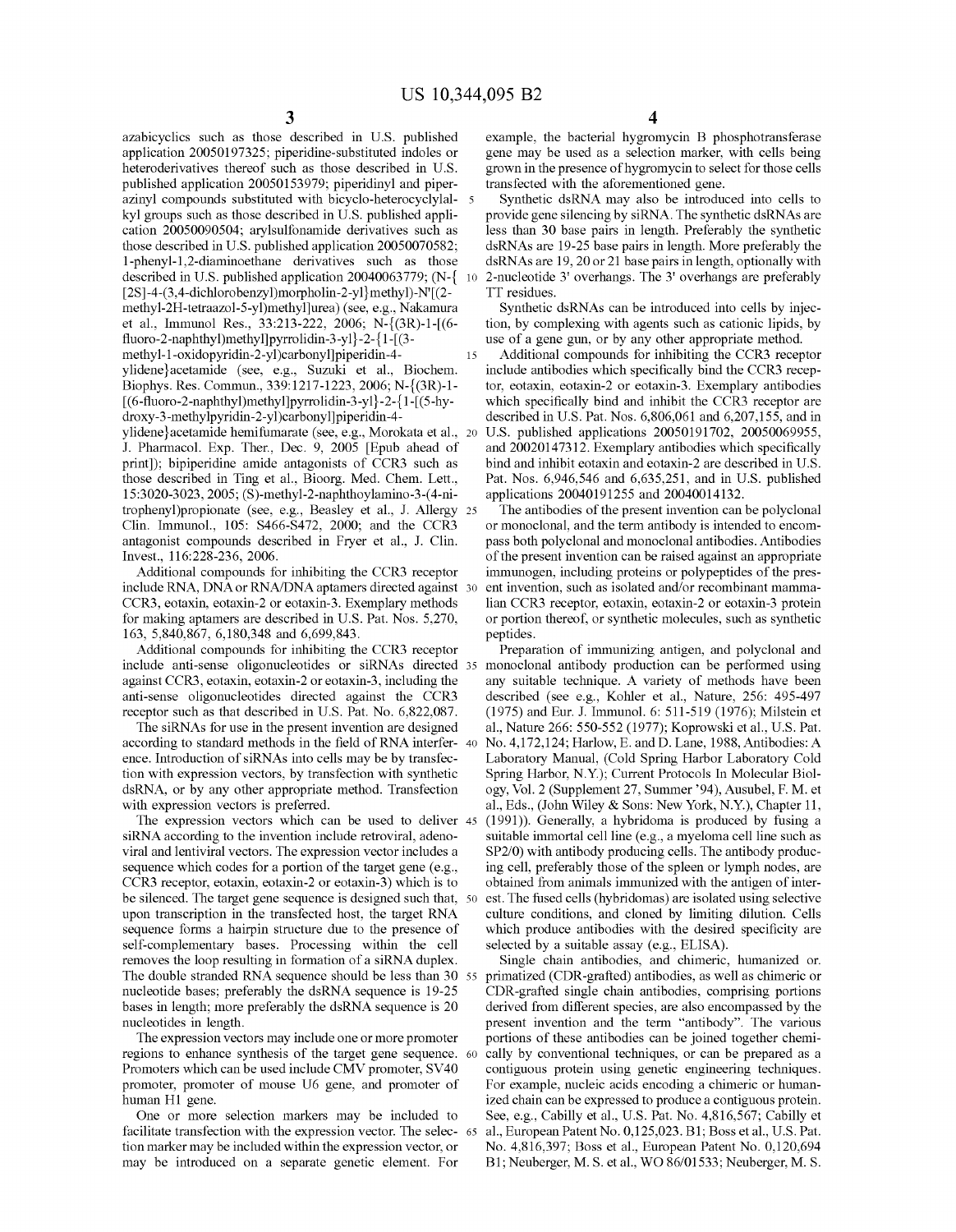et al., European Patent No. 0,194,276 Bl; Winter, U.S. Pat. No. 5,225,539; and Winter, European Patent No. 0,239,400 B1. See also, Newman, R. et al., BioTechnology, 10: 1455-1460 (1992), regarding primatized antibody, and Ladner et al., U.S. Pat. No. 4,946,778 and Bird, R. E. et al., Science, 242: 423-426 (1988)) regarding single chain antibodies.

In addition, functional fragments of antibodies, including fragments of chimeric, humanized, primatized or single chain antibodies, can also be produced. Functional fragments of foregoing antibodies retain at least one binding function and/or modulation function of the full-length antibody from which they are derived. For example, antibody fragments capable of binding to a mammalian CCR3 receptor, eotaxin, eotaxin-2 or eotaxin-3 or portion thereof, including, but not limited to, Fv, Fab, Fab' and F(ab').sub.2 fragments are encompassed by the invention. Such fragments can be produced by enzymatic cleavage or by recombinant techniques. For instance, papain or pepsin cleavage can generate Fab or F(ab').sub.2 fragments, respectively. 20 Alternatively, antibodies can be produced in a variety of truncated forms using antibody genes in which one or more stop codons has been introduced upstream of the natural stop site. For example, a chimeric gene encoding a F(ab').sub.2 heavy chain portion can be designed to include DNA 25 sequences encoding the CH.sub.I domain and hinge region of the heavy chain.

The antibodies of the present invention can be used to modulate receptor or ligand function in research and therapeutic applications. For instance, antibodies can act as inhibitors to inhibit (reduce or prevent) (a) binding (e.g., of a ligand, a second inhibitor or a promoter) to the receptor, (b) a receptor signalling, (c) and/or a stimulatory function. fixed oils. Intravenous vehicles can include various addi-Antibodies which act as inhibitors of receptor function can block ligand or promoter binding directly or indirectly (e.g., 35) by causing a conformational change). For example, antibodies can inhibit receptor function by inhibiting binding of a ligand, or by desensitization (with or without inhibition of binding of a ligand).

Anti-idiotypic antibodies. are also provided. Anti-idio- 40 typic antibodies recognize antigenic determinants associated with the antigen-binding site of another antibody. Antiidiotypic antibodies can be prepared against a second antibody by immunizing an animal of the same species, and preferably of the same strain, as the animal used to produce 45 the second antibody. See e.g., U.S. Pat. No. 4,699,880. Single chain, and chimeric, humanized or primatized (CDRgrafted), as well as chimeric or CDR-grafted single chain anti-idiotypic antibodies can be prepared, and are encompassed by the term anti-idiotypic antibody. Antibody frag- 50 ments of such antibodies can also be prepared.

Modulation of mammalian CCR3 receptor function according to the present invention, through the inhibition of at least one function characteristic of a mammalian CCR3 tin B4 staining of RPE-choroid flatmounts. Neutralizing receptor, provides an effective and selective way of inhibiting ocular angiogenesis. One or more inhibitors of CCR3 receptor function, such as those identified as described herein, can be used to inhibit ocular angiogenesis for therapeutic purposes.

Thus, the present invention provides a method of inhib- 60 iting ocular angiogenesis in an individual in need of such therapy, comprising administering a compound which inhibits mammalian CCR3 receptor function to an individual in need of such therapy. Such individuals include those having age-related macular degeneration.

The methods of the present invention can be used in any mammalian species, including human, monkey, cow, sheep, pig, goat, horse, mouse, rat, dog, cat, rabbit, guinea pig, hamster and horse. Humans are preferred.

According to the method of the invention, one or more compounds can be administered to the host by an appropriate route, either alone or in combination with another drug. An effective amount of a compound (e.g., a small molecule CCR3 receptor antagonist which inhibits ligand binding, an antibody or an siRNA) is administered. An effective amount is an amount sufficient to achieve the desired therapeutic effect, under the conditions of administration, such as an amount sufficient for inhibition of a CCR3 receptor function, and thereby inhibition of ocular angiogenesis.

A variety of routes of administration are possible including, but not necessarily limited to oral, dietary, topical, parenteral (e.g., intravenous, intraarterial, intramuscular, subcutaneous injection), inhalation (e.g., intrabronchial, intranasal or oral inhalation, intranasal drops), and intraocular injection routes of administration, depending on the disease or condition to be treated. Intraocular injection routes include periocular (subconjunctival/transscleral), intravitreous, subretinal and intracameral modes of injection.

Formulation of a compound to be administered will vary according to the route of administration selected (e.g., solution, emulsion, capsule). An appropriate composition comprising the compound to be administered can be prepared in a physiologically acceptable vehicle or carrier. For solutions or emulsions, suitable carriers include, for example, aqueous or alcoholic/aqueous solutions, emulsions or suspensions, including saline and buffered media. Parenteral vehicles can include sodium chloride solution, Ringer's dextrose, dextrose and sodium chloride, lactated Ringer's or tives, preservatives, or fluid, nutrient or electrolyte replenishers (See, generally, Remington's Pharmaceutical Science, 16th Edition, Mack, Ed. 1980). For inhalation, the compound is solubilized and loaded into a suitable dispenser for administration (e.g., an atomizer, nebulizer or pressurized aerosol dispenser).

#### EXAMPLE 1

Methods

Laser photocoagulation (532 nm, 200 mW, 100 ms, 75 µm) (OCULIGHT™ GL, Iridex Corporation) was performed (volume studies: 3/eye; protein analyses/flow cytometry: 12/eye) on both eyes of each animal to induce CNV (choroidal neovascularization). CNV volumes were measured by scanning laser confocal microscope (TCS SP, Leica) with 0.5% *FITC-Griffonia simplicifolia* Isolectin B4 (Vector Laboratories). CNV was induced by laser injury in C57BL/6J and *Ccr-1 -* mice and volumes measured 7 days later by confocal evaluation of *Griffonia simplicifolia* Isolecantibodies (Ab) against CCR3, eotaxin (CCL-11), eotaxin-2 (CCL-24), RANTES, MCP-3 or control goat IgG or rat  $\lg G_{2a}$  were injected into the vitreous humor following injury.

Flow cytometry was used to determine the numbers of eosinophils, mast cells and macrophages in the choroid, expression of CCR3 by various cell types in the eye, and the cell cycle state of choroidal endothelial cells (CECs) in vivo. Suspensions of cells isolated from mouse RPE/choroid by incubation with collagenase D (20 U/ml; Roche Diagnos-65 tics) treatment were incubated in Fe block (0.5 mg/ml; BD Pharmingen) for 15 min on ice. Rat antibody to mouse CCR3 (1:250; Santa Cruz) coupled with PE-donkey anti